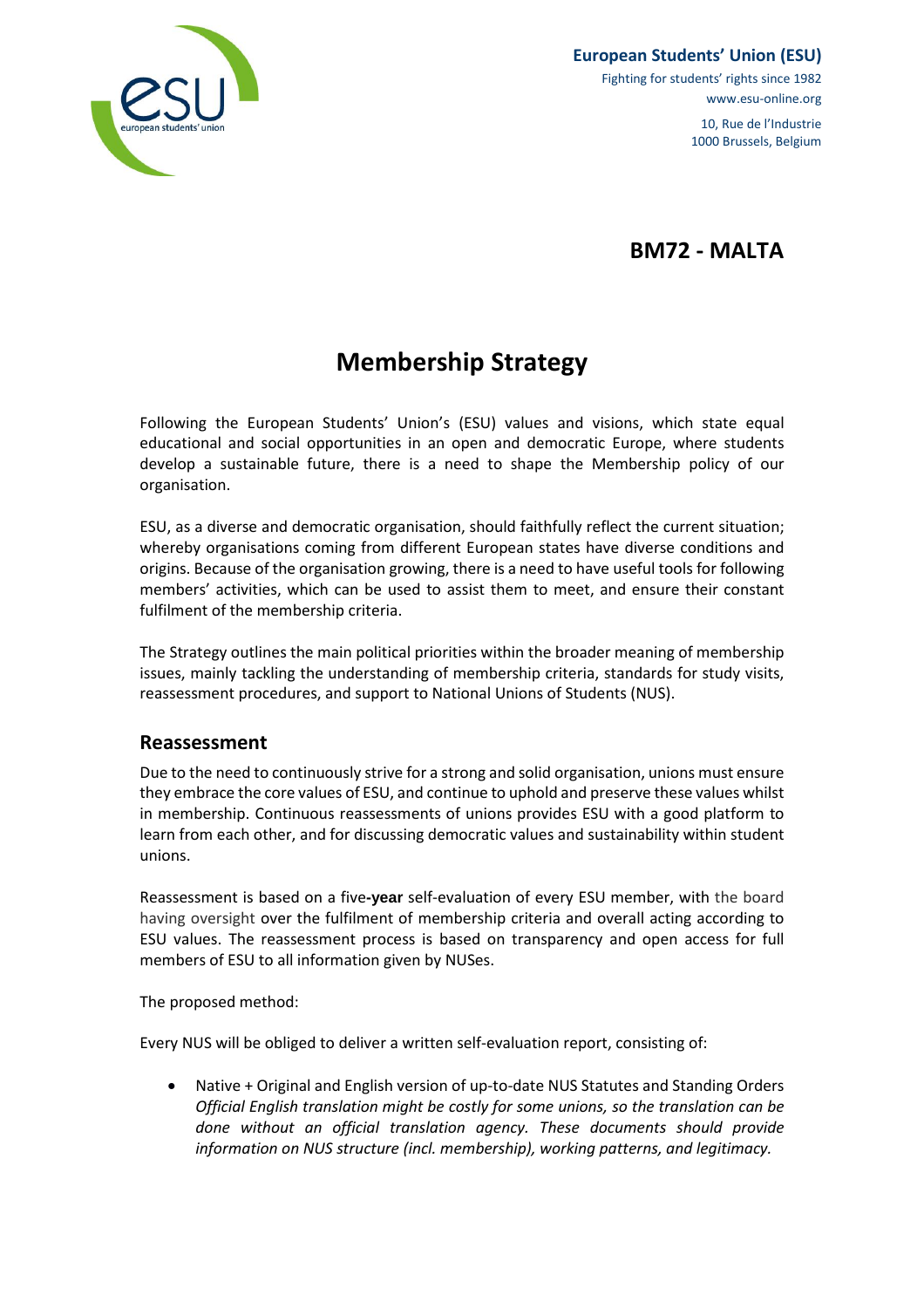- Self-evaluation on each membership criterion *NUS will provide self-assessment on each membership criteria defined in the ESU Statutes, following the methods used in Study visits.*
- Activity report *The Activity Report should consist of highlights of the NUS activities for the past 5 years. It should also include an overview of the main present and future activities.*
- Financial Statement

*The Financial Statement to be delivered for the reassessment procedure differs from the one delivered for the TDI. It has to elaborate only on main sources of income main expenses and contain a self-evaluation of NUS financial sustainability.*

Every NUS should be reassessed once in a timeframe of 5 years (10 Board Meetings - BMs). Distribution of re-assessed NUSes, in this period, will be decided by the EC with regards to regional balance. The most recently accepted NUSes will be reassessed the last, the same as all newly accepted NUSes. Selected NUSes should be formally informed about being selected for the reassessment process, no later than 120 days before the respective BM, in order to ensure that the self-evaluation report is sent to the ESU Presidency 30 days prior to the respective BM, which will assure its accessibility to the Board. The Board will discuss the report with the respective NUS during the Board Meeting and then vote on the document. The report is adopted by a simple majority.

a) If the report is accepted, the reassessment procedure is over, and the obligation of delivering a report starts again within the timeframe.

b) If the report is not delivered, the respective NUS is granted the possibility to deliver the report to the following Board meeting in order to be voted upon again. If the report is not accepted the respective NUS is granted the opportunity to improve the organisation and deliver a new report the second Board meeting after the report was rejected.

c) If the second report is accepted, the reassessment procedure is over and the obligation of delivering a report starts again within the timeframe.

d) If the second report is not accepted or not delivered, a study visit will take place under the current provisions stated in the ESU Standing Orders. The Study visit team delivers their own report and Board votes on this report with a simple majority. In consequence, the board will vote about the revoking of membership of the respective union with a ¾ majority as foreseen by the Standing Orders.

## **Supporting NUSes**

An important part of ESU's mission is to support NUSes in developing their capacities, and in gaining skills for stronger and more skilled student movement representation. The Trainers' Pool should be a tool for developing both full and candidate members, in order to develop their capacities to strengthen ESU as a result. Capacity-building seminars should regularly take place during ESU events, alongside the projected agenda. ESU will also look for ways of supporting NUSes, which do not require physical meetings, in order to cut the costs of such support, and making it accessible for all NUSes, such as on-line platforms for delivering trainings to ESU members. ESU will develop a project on its members' development, which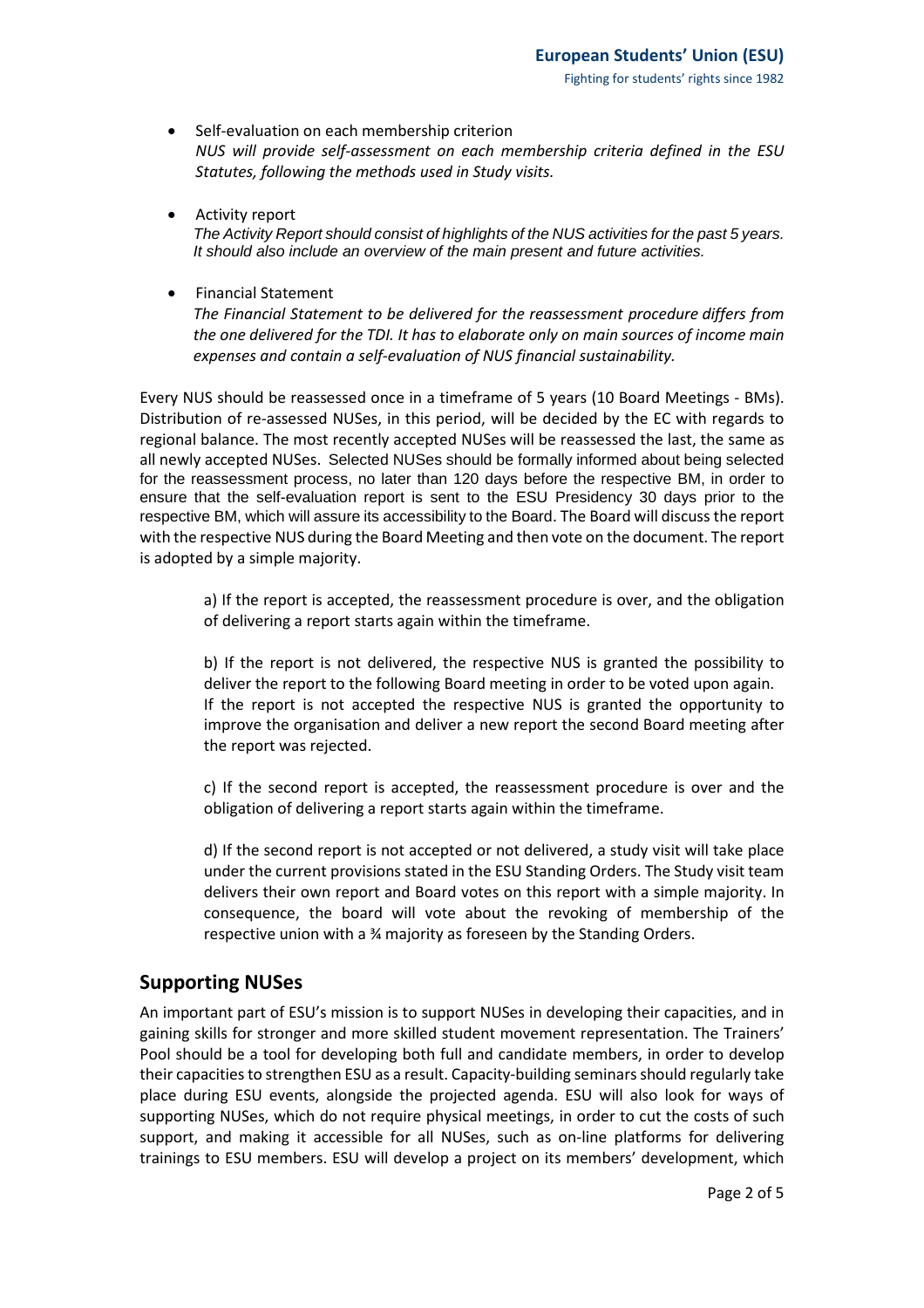will serve as a kick-off tool for further use of the Pool of Trainers. This project will also enable ESU to establish a broader pool and its steering committee.

#### **Membership Criteria**

Every NUS must be open and accessible to all students from all higher education institutions in the country, regardless of their political conviction, religion, ethnic or cultural origin, nationality, gender, sexual orientation, social standing or any disability they may have.

- NUS is controlled and run by students. Only students should have a decisive power control over the organisation. This does not exclude students on academic leave, or recent graduates from taking part in the organisation, but the major power distribution should lay with actual students.
- NUS holds democratic elections and runs on a democratic basis. Transparent, frequent, cyclical and non-corrupted democratic elections should be an essential part of every NUS. Democratic decisions on day-to-day issues must be assured.
- NUS is representative. NUS is built on a solid ground with legitimacy coming from students, NUS should represent a large number of students and at the same time have at least an ambition to influence national higher education policies.
- NUS is autonomous and independent in decision-making. NUSes must be financially and politically independent in decision making from any political parties, governments, and financial donors.
- NUS' objectives are in accordance with ESU objectives and values, stated in the Statutes. Organisation should stand for the rights of students and student communities.

ESU as a diverse organisation understands and accepts NUSes with specific higher education system country patterns, and bears in mind country's specifications whilst assessing a NUS in a broader context.

## **Associate Members**

Associates should be partners and supportive bodies to our activities. Associates should provide their expert input on areas they are involved in. Mainly the Executive Committee members with enough time in advance should seek further input in the work on policy papers and statements. Associates can attend ESU events, especially those events where they can contribute with their expertise.

Both Associates and ESU should reinforce each other's messages on topics of common interest by promoting and supporting policy papers and statements. The information flow and communication from both parties should be improved in order to ensure more efficient and effective reaching of mutual goals.

## **Handbook for Study Visits**

A handbook for conducting study visits should be followed by study visit teams, and used by the Board to oversee the minimal standards for the study visit procedures. The aim of this document is to secure comparable and reliable study visits reports guidelines, a mutual understanding of membership criteria and furthermore standards for study visit procedures, in order to assess whether an organisation meets the necessary conditions for joining the European Students' Union as full member.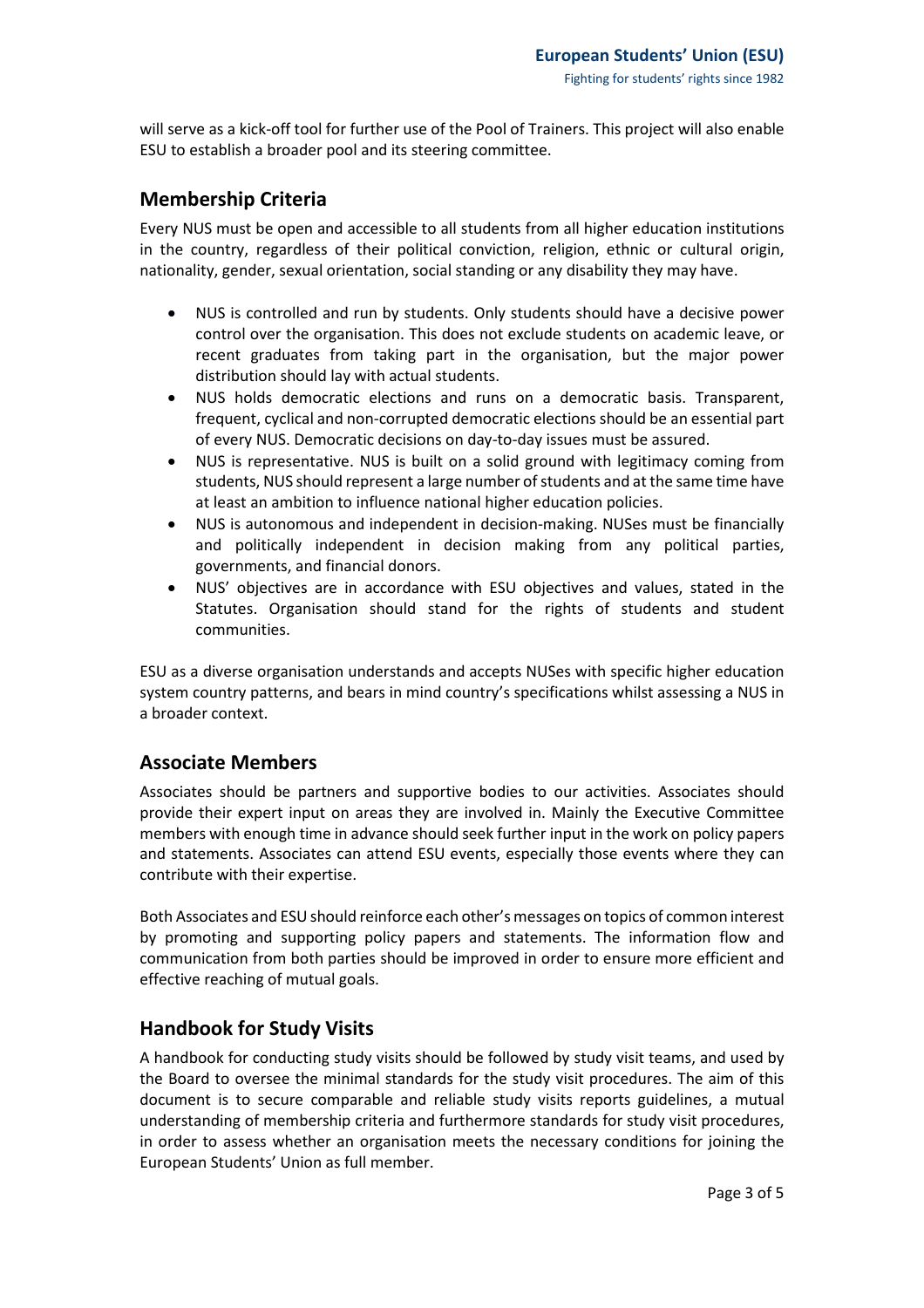## **Guidelines for the Study Visit team**

The members elected to do the study visit should nominate their representatives respecting a gender balance. Representatives should be chosen to ensure a regionally balanced study visit team.

## **Guidelines for the Study Visit procedure**

1. The purpose of study visits is to determine whether an NUS fulfils the ESU membership criteria and, consequently, to provide the Board with a recommendation about NUS membership. In order to do this, the study visit team should use all opportunities at their disposal to check how the member in question operates.

2. The study visit must be carried out in accordance with the highest professional and ethical standards, respecting confidentiality of information received.

3. During the study visit, the study visit team must be familiar with, and constantly comply with, the ESU Statutes and Standing Orders, which are the documents according to which the whole procedure is to be done. The study visit team must evaluate the organisation in accordance with ESU membership criteria as stated in the Statutes and developed in the Membership Strategy.

4. The study visit team has the right to request any documents related to the functioning of the assessed NUS. All the necessary documents must be requested at least 60 days before the date of the study visit, and they must be delivered at least 30 days before the study visit.

5. The study visit team must study the delivered documents, and prepare notes about available information before the study visit. Provided documents must be available to the Board with respect to the assessed NUS to keep a document or documents confidential

6. In order to determine all the necessary information about an NUS, the study visit team should consider holding meetings with the following stakeholders, whilst it is important that the gathered information is evaluated in its entirety in regard to the report:

- NUS presidency and executive committee, NUS board members or equivalent bodies
- Relevant organisations in the country related to student issues
- Partner organisations of the assessed NUS
- Representatives of various local students' unions that they find relevant, but preferably not only those recommended by the assessed NUS
- Students who are not members of the candidate NUS, and representatives of other student organisations, if they exist in the country
- State education institutions, such as ministry of higher education, stakeholders involved in education, quality assurance agency, research institutions
- Representatives of other relevant organisations working in the area of higher education
- Independent NGOs engaged in higher education
- International institutions working for education, such as local UNESCO or Council of Europe department, foreign embassies.